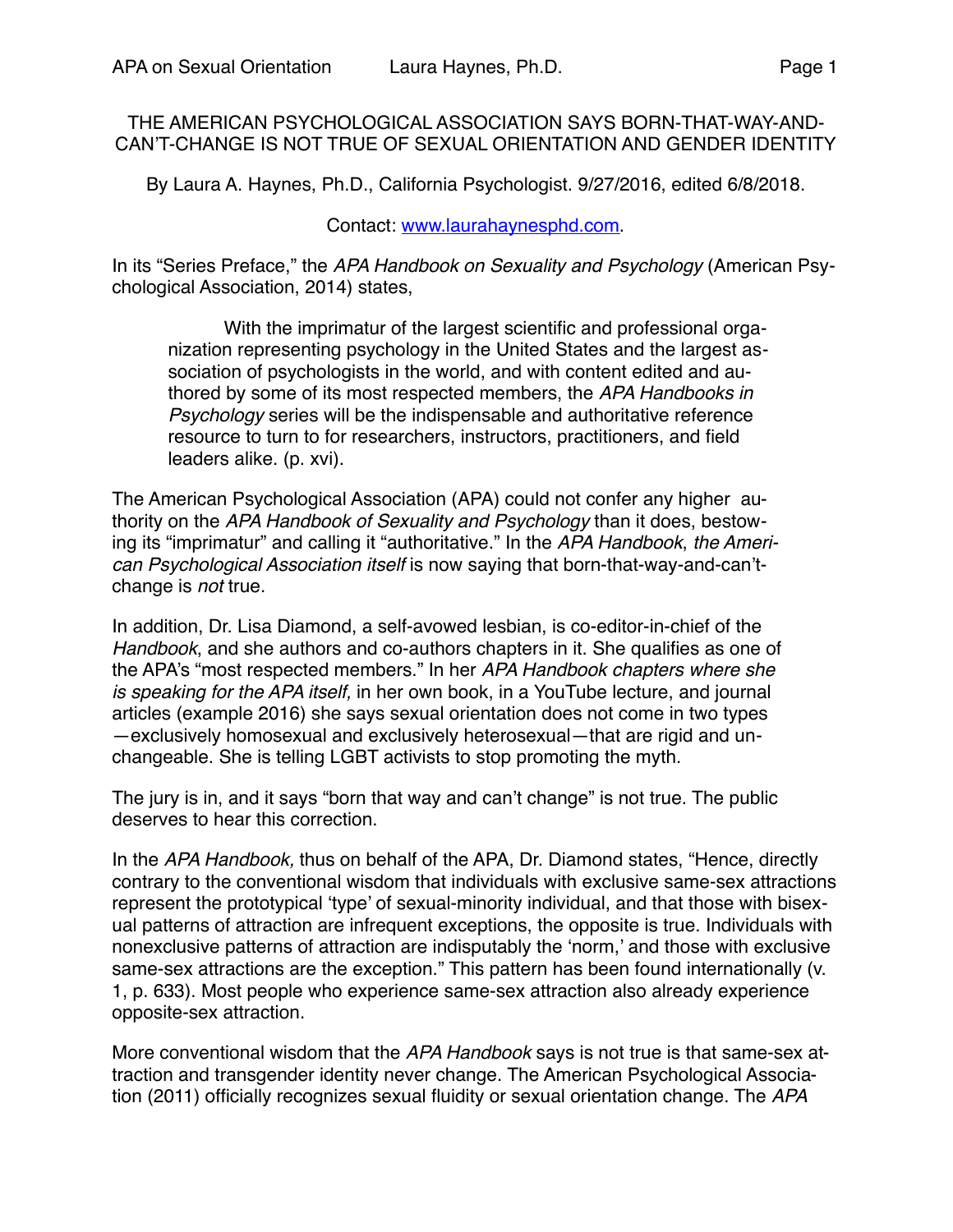*Handbook* says, "Although change in adolescence and emerging adulthood is understandable, change in adulthood contradicts the prevailing view of consistency in sexual orientation" (Rosario & Schrimshaw, 2014, *APA Handbook*, v. 1, p. 562).

Also, both the American Psychiatric Association (*Diagnostic and Statistical Manual-Fifth Edition*, p. 455) and the American Psychological Association (Bockting, 2014, *APA Handbook*, v. 1, p. 744) recognize transgender identity fluctuates, and the vast majority of gender dysphoric minors will eventually accept their chromosomal sex.

Therapy that is open to change is more in harmony with the course of sexual orientation and gender identity for many than is gay-affirmative or transgender-affirmative therapy.

Researchers often measure sexual orientation by one or more of three separate factors: sexual attraction, behavior, and self-label identity. The *APA Handbook* says these frequently do not match within the same individual (Rosario & Schrimshaw, 2014, v. 1, pp. 558-559; Diamond, 2014, v. 1, p. 634). For example, a person could have bisexual attraction, homosexual behavior, and heterosexual identity if there is a sense that the same-sex sexuality does not represent the authentic self. Many do not act on or base their identity on their same-sex attractions (Rosario & Schrimshaw, 2014, p. 559; Diamond, 2014, p. 629-630; both in *APA Handbook*, v. 1). The APA *Handbook* states, "[R]esearch on sexual minorities has long documented that many recall having undergone notable shifts in their patterns of sexual attractions, behaviors, or [orientation] identities over time" (Diamond, 2014, in *APA Handbook*, v. 1, p. 636).

The *APA Handbook* reviews a highly regarded study by gay researcher Savin-Williams and colleagues (Savin-Williams, Joyner, & Rieger, 2012; Rosario & Schrimshaw, 2014, *APA Handbook*, v. 1, p. 562) that followed the sexual *identity* of young adult participants when most were ages 18 through 24 and again at ages 24 through 34, about 6 years later. Participants indicated whether their sexual identity was heterosexual, mostly heterosexual, bisexual, mostly homosexual, or homosexual.

The largest identity group, second only to heterosexual, was "mostly heterosexual" for each sex and across both age groups, and that group was "larger than all the other nonheterosexual identities combined" (Savin-Williams et al., 2012, abstract).

"The bisexual category was the most unstable" with *three quarters* changing that status *in 6 years* (abstract, emphasis added). "*[O]ver time, more bisexual and mostly heterosexual identified young adults of both sexes moved toward heterosexuality than toward homosexuality"* (p 106, emphasis added). Diamond and Rosky say similar change is found in other population-based longitudinal studies, and rates of change do not appear to decline as participants get older (2016, p. 7, Table 1).

For both sexes, a heterosexual sexual orientation identity was the most stable" (Savin-Williams 2012, p. 104), as Diamond reports is true in all of the large-scale prospective, longitudinal studies (2014, in *APA Handboo*k, v. 1, p. 637). Savin-Williams and colleagues reported, "In our study, when shifts occurred in sexual orientation identity, most were to an adjacent identity category" (Savin-Williams, 2012, p. 107). Spontaneous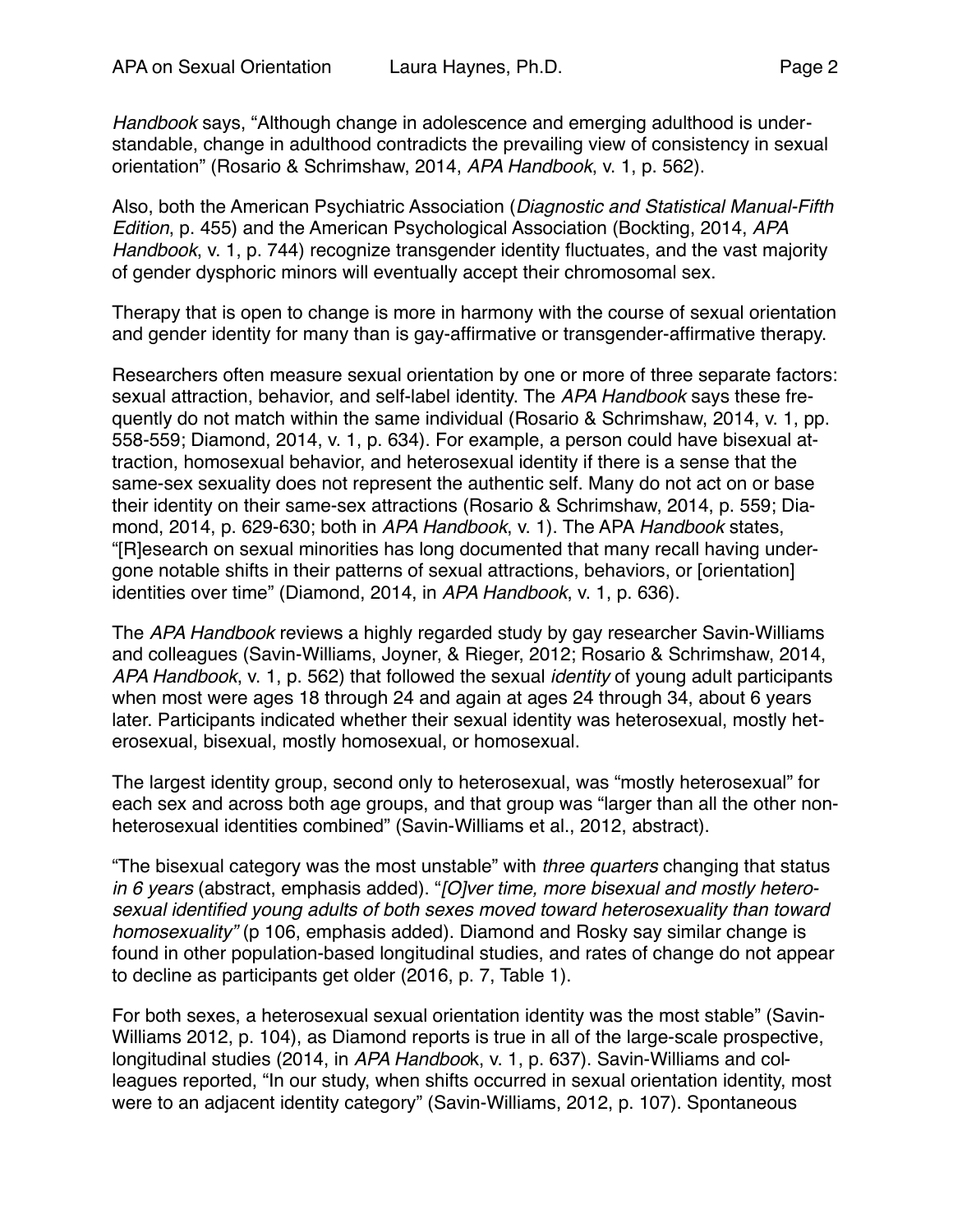change from a 100% homosexual identity to a 100% heterosexual identity seldom occurred (p. 109). "When mostly heterosexual women and men shifted over time it was primarily to and from the 100% heterosexual category" (p. 109).

A shift of one or more adjacent categories in the direction toward heterosexuality can make a desired goal of chastity easier for some, and a goal of having a gender complimentary relationship may become more or entirely possible.

In the *APA Handbook,* Diamond says, "In every large-scale representative study reviewed thus far, the single largest group of individuals with same-sex attractions report predominant—but not exclusive—other-sex attractions" (v. 1, p. 634). Kleinplatz and Diamond say (*v.1, p. 256)*, "Historically such individuals [mostly heterosexual] have been treated with skepticism and suspicion by laypeople and scientists alike. They have been viewed as either closeted lesbian, gay, or bisexual individuals (who cling to a mostly heterosexual label to avoid the stigma associated with same-sex sexuality) or as confused or questioning "heteroflexibles." *Heteroflexibles* refers to individuals who, given our culture, have had infrequent same-sex fantasies or experimented with same-sex behavior but are not really gay or bisexual (v.1, p. 256). Kleinplatz and Diamond urge that "it *is critically important for clinicians not to assume that any experience of samesex desire or behavior is a sign of latent homosexuality and instead to allow individuals to determine for themselves the role of same-sex sexuality in their lives and identity"* (p. 257) (emphasis added).

Mostly heterosexual individuals do not identify as LGB, and LGB activists have not recognized or represented them well. Some have had therapists simply assume they are really homosexual and would be happier leaving their marriage and family for a gay life. But some mostly heterosexual individuals want therapy to help them be faithful in their marriages and keep their families intact. Therapy that is open to change is more harmonious with the heterosexual fluidity tendency of bisexual and mostly heterosexual individuals—most non-heterosexuals—than is gay-affirmative therapy.

Readers can hear Dr. Diamond review research in her YouTube lecture for an LGBT audience at Cornell University (2014). She said that excellent and abundant research has now *established* that sexual orientation—including attraction, behavior, and identity self label—all three—is fluid for both adolescents and adults and for both genders, and exceptions for LGB individuals are a minority.

Despite the research, political activists continue to promote the "born-that-way-andcan't-change" myth about sexual orientation. The Southern Poverty Law Center (SPLC) published a paper in May this year (2016) in which it said the "National Gay and Lesbian Task Force reacted with alarm," and "warned that the ex-gay industry was under-mining the battle for LGBT rights by suggesting that homosexuality is a choice, not an unchangeable condition like skin color" (p. 9). Actually, it is the APA and Dr. Diamond, herself a gay activist, that are undermining the falsehood that sexual orientation is like skin color.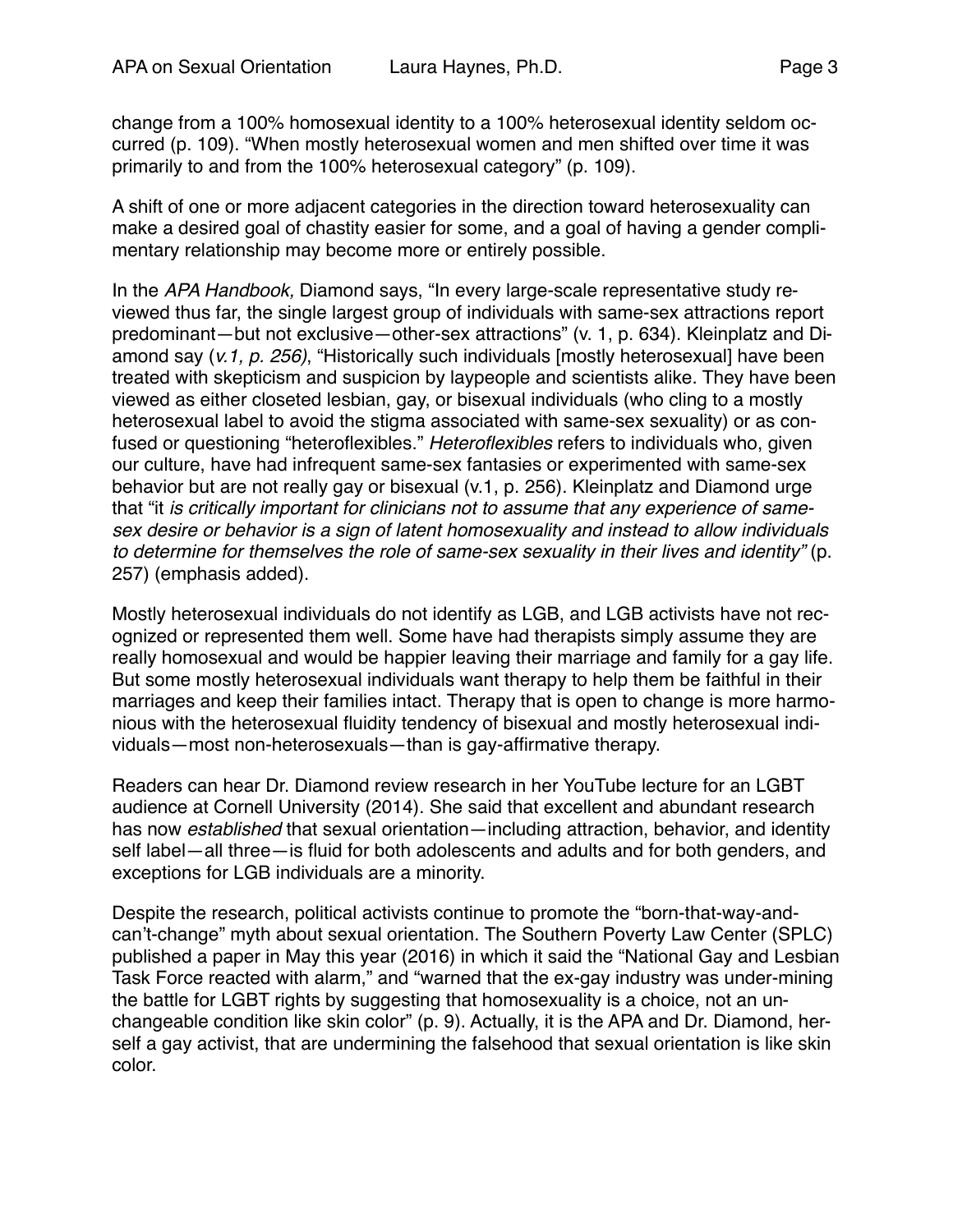According to the *APA Handbook*, "[W}e are far from identifying potential genes that may explain not just male homosexuality but also female homosexuality" (Rosario & Scrimshaw 2014, v. 1, p. 579). The *Handbook* also says it is not the case that some same-sex sexuality is biologically determined and some is not. "The inconvenient reality….is that social behaviors are always jointly determined" by nature, nurture, and opportunity (Kleinplatz & Diamond 2014, *APA Handbook*, v. 1, pp. 256-257).

At the same time, the APA (2008) says same-sex attraction is generally not a choice. Therapists who are open to change agree people generally do not just choose their sexual attractions, otherwise these therapists would not bother to offer therapy. But the reality is, non-heterosexual sexual orientation is changing all around us.

Further underscoring that sexual orientation is changeable, Diamond reports that some say choice was involved for them, and she says one may choose a context or circumstance that may influence sexual orientation change, such as choice of roommate (2008, pp. 249-250), deciding to live in an ideological, political, or social reference group —as in "political lesbians" (2014, in *APA Handbook*, v.1, p. 632), or being in therapy that is open to change (2008, p. 252). One may reasonably deduce that LGBT and traditional religious support groups are diverse social reference groups that may bring out sexual attraction potential and influence fluidity in contrasting directions.

Dr. Diamond tells LGBT activists near the end of her YouTube lecture, "I feel as a community, the queers have to stop saying, 'Please help us. We're born this way, and we can't change' as an argument for legal standing. I don't think we need that argument, and that argument is going to bite us in the ass, because now we know that there's enough data out there, that the other side is aware of as much as we are aware of it." In other words, Dr. Diamond says, "Stop saying 'born that way and can't change' for political purposes, because the other side knows it's not true as much as we do."

She also directly discussed the harm of political activists promoting the "can't change" myth in her own book on sexual fluidity in women (2008, pp. 256-257) that won the Distinguished Book Award from the APA Division 44 (LGBT). She acknowledged that, for political motives, some activists "keep propagating a deterministic model: sexual minorities are born that way and can never be otherwise." She addresses the question, "[I]s it really so bad that it is inaccurate?" Her answer is, "Over the long term, yes, particularly because women are systematically disenfranchised by this approach." She said this deceptive practice does harm to women who have experienced sexual attraction fluidity and have "thought there was something wrong with them." She said this "silencing is ironic," because it is being inflicted by the modern lesbian/gay/bisexual rights movement.

Dr. Diamond has publicly gone on record that she opposes psychotherapy that is open to sexual attraction change. (See Rosik, 2016 for a penetrating critique of her position as expressed in Diamond & Rosky, 2016. See Rosik ) Nevertheless, she says in her book (2008, p. 252) that some same-sex attracted individuals may have more capacity than others to channel the direction of their sexual fluidity in response to their context, and they may for that reason modify it in psychotherapy.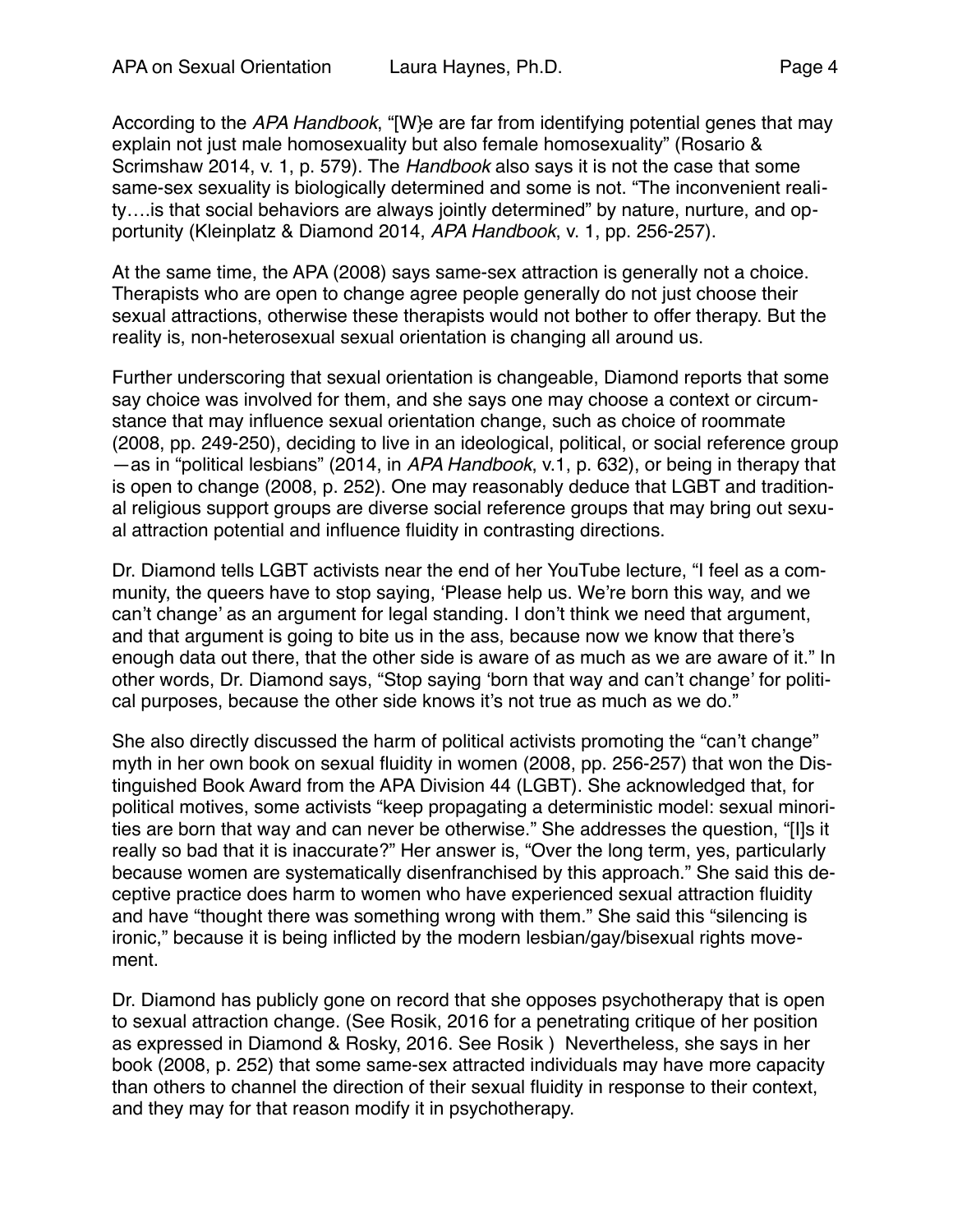Officially, the *APA Handbook* predictably affirms the position of an APA Task Force (2009) that "same-sex attractions, behavior, and partnerships" are "normal variations in human sexuality and explicitly condemns the use of therapeutic techniques aimed at changing an individual's sexual orientation" (Mustanski, Kuper, and Greene, 2014, *APA Handbook*, p. 598).

What is surprising is that the APA, in its 2014 *Handbook,* is now not consistent in the view that sexual variation is normal. The *APA Handbook* confirms there is excellent research evidence for "associative or potentially causal links" between childhood sexual abuse and ever having same-sex partners, especially for some men. (Mustanski, Kuper, & Greene, 2014, pp. 609-610).

It also confirms that there is possible evidence that psychopathology may be related to the development of transgender identity (Bockting, 2014, *APA Handbook*, v.1, p).

If pathology leads to an individual's sexual variation, treatment could lead to a significant and meaningful shift in that variation for some. It is harmful and ineffective to ban such treatment.

Curiously, the APA has been silent on even stronger research showing that growing up without one or both biological parents, especially the parent who is the same sex as the child, is potentially causally related to having same-sex attraction, relationships, or identity (Frisch & Hviid, 2006; Francis, 2008; Udry & Chantala, 2005). If literal unavailability of parents could have such effects for some individuals, do we want to dismiss lightly the possibility that emotional unavailability of parents, and especially the parent of the same sex as the child, could have similar effects for some?

In the most stunning of these studies, research on a population cohort of two million Danes (Frisch & Hviid 2006) found that, not only loss of a parent, but specifically loss of the same-sex parent in childhood (such as through death, divorce, end of parent cohabitation, not living with the same-sex parent, or unknown paternity), and especially parent loss during the first six years of life and, for girls, the mother's death during adolescence, were associated with greater likelihood of entering same-sex marriage. The findings suggest the most important developmental periods for parent influence on sexual orientation may be the first six years of life and adolescence. The researchers concluded, "Our study provides population-based, prospective evidence that childhood family experiences are important determinants of heterosexual and homosexual marriage decisions in adulthood" (p. 533).

In the United States, a large, nationally representative, prospective longitudinal study (using the first two waves of the highly regarded Nationally Longitudinal Study of Adolescent Health (Ad Health) data set) found a female growing up with only a biological father—that is, without a biological mother—increased the likelihood a female identified herself as not exclusively heterosexual by 9.5 percentage points (Francis 2008 p. 376).

In another study using the Ad Health data set (the first three waves), when same-sex and opposite-sex attraction were measured separately, 90% of boys who had strong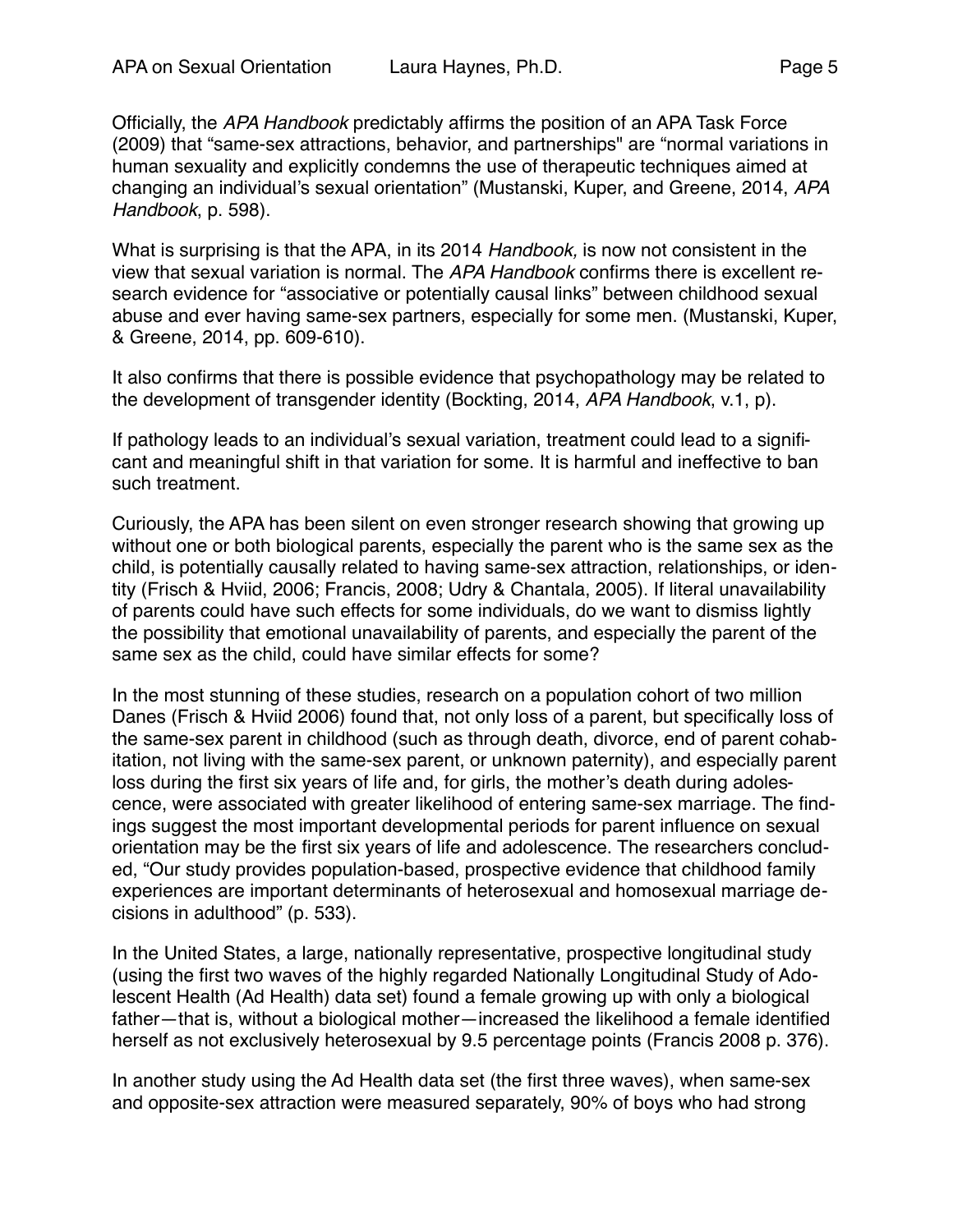same-sex interest had absent fathers—a very strong relationship. Among boys, the greater the degree of same-sex attraction, the greater the likelihood of father absence, delinquency, and suicidal thoughts. As opposite sex interest also rose, that strong relationship completely disappeared (Udry & Chantala, 2005, p. 487). With the father's presence, there was likely to be opposite-sex attraction, possibly with same-sex attraction also.

There is evidence that environmental factors are causes of gender identity, and transgender identity can be pathological. The *APA Handbook* says the origin of transgender identity is "most likely the result of a complex interaction between biological and environmental factors….Research on the influence of family of origin dynamics has found some support for separation anxiety among gender-nonconforming boys and psychopathology among mothers" (Bockting, 2014, v. 1, p. 743, emphasis added). The World Professional Association for Transgender Health (WPATH) says in its "Standards of Care" that gender dysphoria may be "secondary to and better explained by other diagnoses" (2011, p. 24). The Endocrine Society, with its 6 co-sponsors, says in its Clinical Practice Guideline "that gender identity and/or gender expression likely reflect a complex interplay of biological, environmental, and cultural factors" (p. 6).

The American Psychiatric Association, the American Psychological Association, and the Endocrine Society with its 6 co-sponsoring organizations that include WPATH concur that it is not the case that individuals with transgender identity are born that way and can't change. According to the *APA Handbook* (Bockting 2014, v. 1, p. 744), 75% or more of gender dysphoric boys and girls accept their chromosomal sex by adolescence or adulthood. According to the American Psychiatric Association's *Diagnostic and Statistical Manual, Fifth Edition (DSM-5)*, as many as 70 to 98% of gender dysphoric boys and as many as 50 to 88% of gender dysphoric girls eventually accept their chromosomal sex (calculated from DSM-5, p. 455). The Endocrine Society, with 6 co-sponsoring associations, in its "Clinical Practice Guideline" places that figure at about 85% (2017, p. 11). (See Zucker's answer to critiques, 2018).

Further, Bockting says in the *APA Handbook*, "Premature labeling of gender identity should be avoided. Early social transition (i.e., change of gender role, such as registering a birth-assigned boy in school as a girl) should be approached with caution to avoid foreclosing this stage of (trans)gender identity development." If there is early social transition, "the stress associated with possible reversal of this decision has been shown to be substantial…" (2014, in APA Handbook, p. 744). The Endocrine Society with its 6 co-sponsoring organizations agrees that "social transition…has been found to contribute to the likelihood of persistence" (2017, p. 11).

The American Psychological Association, in its *Handbook* (Bockting, 2014, v. 1, pp. 750-751), and the American Psychiatric Association (*DSM-5*, p. 455) say there are three approaches to treatment: attempts to lessen the dysphoria and nonconformity, attempts to get the environment—family, school, and community—to fully accept the child's gender-variant identity, and the wait-and-see ap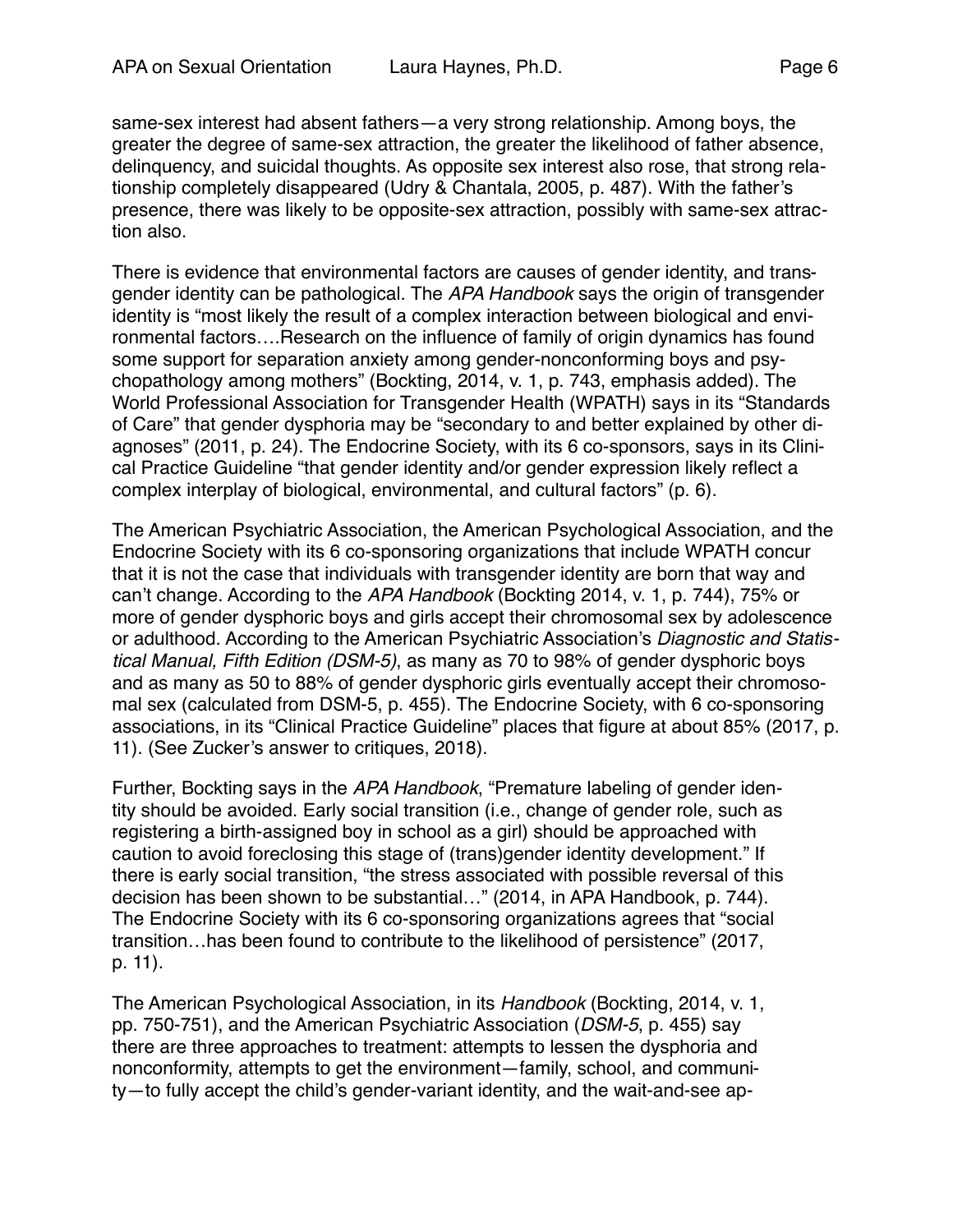proach. The *APA Handbook* warns that the full acceptance approach "runs the risk of neglecting individual problems the child might be experiencing and may involve an early gender role transition that might be challenging to reverse if cross-gender feelings do not persist" (Bockting, 2014, v. 1, p. 750).

Both gender identity and sexual orientation can change, psychopathology may be a developmental factor in both, and therefore, we can reasonably deduce, some individuals, though not all, may make a significant and meaningful change in sexual orientation or gender identity through therapy. Therapy that is open to change does not directly seek to change sexual or gender variations. Rather, as underlying issues are treated with ethical mainstream and evidence-based methods used in clinics around the world, these variations often diminish or change as a by-product.

For a review of over a century of research on therapy that is open to sexual orientation change, including research published in APA peer-reviewed journals by APA members [\(Phelan, Whitehead & Sutton, 2009\) go to: Report Summary: https://www.scribd.com/](https://www.scribd.com/document/125145105/Summary-of-Journal-of-Human-Sexuality-Volume-1) [document/125145105/Summary-of-Journal-of-Human-Sexuality-Volume-1](https://www.scribd.com/document/125145105/Summary-of-Journal-of-Human-Sexuality-Volume-1). Full report: <https://www.scribd.com/doc/115507777/Journal-of-Human-Sexuality-Vol-1>. See testimonies of change through psychotherapy here: [voicesofchange.net.](http://voicesofchange.net)

Therapy that is open to sexual variation change should be neither coerced nor banned. Shaming generally should be avoided by family members or others for an individual's sexual variation or for the outcome of therapy, whether change does not occur or does occur in the heterosexual direction. Ex-gays have been subjected to shaming, sometimes by the LGBT community that rightfully decries shaming.

Some who have modified their sexual variation with the assistance of professional psychotherapy have regretted that their culture or family told them they could not and should not try to change through therapy. Some chose to live in ideological reference groups that supported chastity or change toward heterosexuality.

Individuals who have sexual variations should have the right to know the above information and to seek therapy to address such issues.

## REFERENCES:

American Psychiatric Association (2013). Diagnostic and Statistical Manual of Mental Disorders, Fifth Edition (DSM-5). Arlington, VA: American Psychiatric Association, pp. 451-459. See especially pp. 455-456.

American Psychological Association (2008). Answers to your questions: For a better understanding of sexual orientation and homosexuality. Washington, CD: American Psychological Association

American Psychological Association (2011). Definition of Terms: Sex, Gender, Gender Identity, Sexual Orientation. In The Guidelines for Psychological Practice with Lesbian, Gay, and Bisexual Clients, adapted by the APA Council of Representatives, February 18-20, 2011. <http://www.apa.org/pi/lgbt/resources/guideli>

American Psychological Association Task Force. (2009). Report of the Task Force on Appropriate Therapeutic Responses to Sexual Orientation. Washington, DC: American Psychological Association.

Psychological Science in the Public Interest September 2016 vol. 17 no. 2 45-101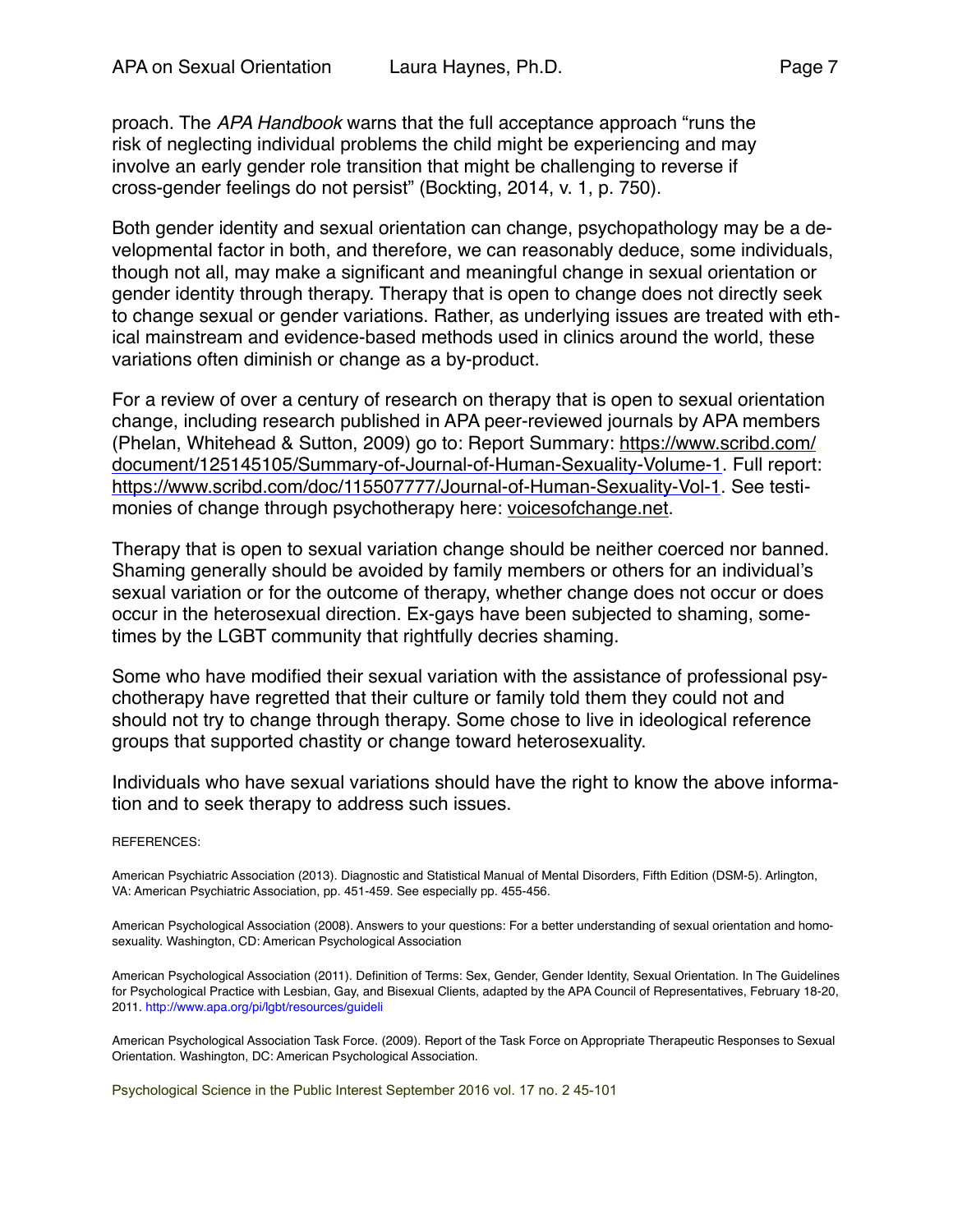Bockting, W.(2014). Chapter 24: Transgender Identity Development. In Tolman, D., & Diamond, L., Co-Editors-in-Chief (2014) *APA Handbook of Sexuality and Psychology,* Washington D.C.: American Psychological Association, vol. 1, pp. 739-758.

Diamond, L. (2008). *Sexual Fluidity: Understanding Women's Love and Desire*. Cambridge, Mass.: Harvard Press.

Diamond, L. (Published Dec. 6, 2013). Lisa Diamond on sexual fluidity of men and women, Cornell University. From Diamond, L. (Oct. 17, 2013). Just how different are female and male sexual orientation? Human Development Outreach and Extension Program. [https://www.youtube.com/watch?v=m2rTHDOuUBw.](https://www.youtube.com/watch?v=m2rTHDOuUBw)

Diamond, L. (2014) Chapter 20: Gender and same-sex sexuality. In Tolman, D., & Diamond, L., Co-Editors-in-Chief (2014) *APA Handbook of Sexuality and Psychology, Volume 1. Person Based Approaches.* Washington D.C.: American Psychological Association. Vol. 1, pp. 629-652.

Diamond, L. & Rosky, C. (2016). Scrutinizing immutability: Research on sexual orientation and U.S. Legal Advocacy for Sexual Minorities. *Journal of Sex Research, 00*(00), 1-29.

Francis, A. M. (2008). Family and sexual orientation: The family-demographic correlates of homosexuality in men and women. *Journal of Sex Research, 45* (4), 371-377. DOI:10.1080/00224490802398357

Frisch, M. and Hviid, A. (2006). Childhood family correlates of heterosexual and homosexual marriages: A national cohort study of two million Danes. *Archives of Sexual Behavior, 35*:533-547.

Hembree, W., Cohen-Kettenis, P., Gooren, L., Hannema, S., Meyer, W., Murad, M., Rosenthal, S., Safer, J., Tangpricha, V., & T'Sjoen, G. (2017) Endocrine treatment of gender-dysphoric/gender-incongruent persons: An Endocrine Society clinical practice guildeline. J Clin Endocrinol Metab, 102:1-35, <https://academic.oup.com/jcem>

Kleinplatz, P. & Diamond, L. (2014) Chapter 9: Sexual diversity. In Tolman, D., & Diamond, L., Co-Editors-in-Chief (2014) *APA Handbook of Sexuality and Psychology, Volume 1. Person Based Approaches.* Washington D.C.: American Psychological Association. Vol. 1, pp. 245-267.

Mustanski, B., Kuper, L., and Geene, G. (2014) Chapter 19: Development of sexual orientation and identity. In Tolman, D., & Diamond, L., Co-Editors-in-Chief (2014) *APA Handbook of Sexuality and Psychology, Volume 1. Person Based Approaches.* Washington D.C.: American Psychological Association, pp. 597-628.

Pela, C. & Nicolosi, J. (March 10, 2016) Clinical outcomes for same-sex attraction distress: Well-being and change,. Conference of the Christian Association for Psychological Studies (CAPS), Pasadena, CA. [http://www.josephnicolosi.com/collection/outcome-re](http://www.josephnicolosi.com/collection/outcome-research)-

[search](http://www.josephnicolosi.com/collection/outcome-research) Rosario, M. & Schrimshaw, E. (2014). Theories and etiologies of sexual orientation. In Tolman, D. & Diamond, L., Co-Editors-in-Chief (2014). *APA Handbook of Sexuality and Psychology*, Washington D.C.: American Psychological Association. V. 1, pp. 555-596.

Phelan, J., Whitehead, N., & Sutton, P.M. (2009), What research shows: NARTH's response to the APA claims on homosexuality: A report of the scientific advisory committee of the National Association for Research and Therapy of Homosexuality. *Journal of Human Sexuality, 1:* 1-121.

Full report: <https://www.scribd.com/doc/115507777/Journal-of-Human-Sexuality-Vol-1>

Report Summary: <https://www.scribd.com/document/125145105/Summary-of-Journal-of-Human-Sexuality-Volume-1> .

Rosik, C. (2016a). My Conversation With a Typical opponent of Professional Therapies that Include Change. Journal of Human Sexuality Rosik, C. (2016). The quiet death of sexual orientation immutability: How science loses when political advocacy wins[.http://](http://www.learntolove.co.za/images/Quiet-Death-of-Sexual-Orientation-Immutability.pdf) [www.learntolove.co.za/images/Quiet-Death-of-Sexual-Orientation-Immutability.pdf](http://www.learntolove.co.za/images/Quiet-Death-of-Sexual-Orientation-Immutability.pdf)

Savin-Williams, R., Joyner, K., & Rieger, R. (2012). Prevalence and stability of self-reported sexual orientation identity during young adulthood. *Archives of Sexual Behavior 41:* 103-110.

Southern Poverty Law Center (SPLC) (May 2016). Quacks: 'Conversion Therapists,' the Anti-LGBT Right, and the Demonization of Homosexuality.<https://www.splcenter.org/20160525/quacks-conversion-therapists-anti-lgbt-right-and-demonization-homosexuality>

Tolman, D., & Diamond, L., Co-Editors-in-Chief (2014) *APA Handbook of Sexuality and Psychology* (2 volumes). Washington D.C.: American Psychological Association.

Udry, J.R., & Chantala, K. (2005). Risk factors differ according to same- sex and opposite-sex interest. Journal of Biosocial Science, 37, 481–497. <http://dx.doi.org/10.1017/S0021932004006765>